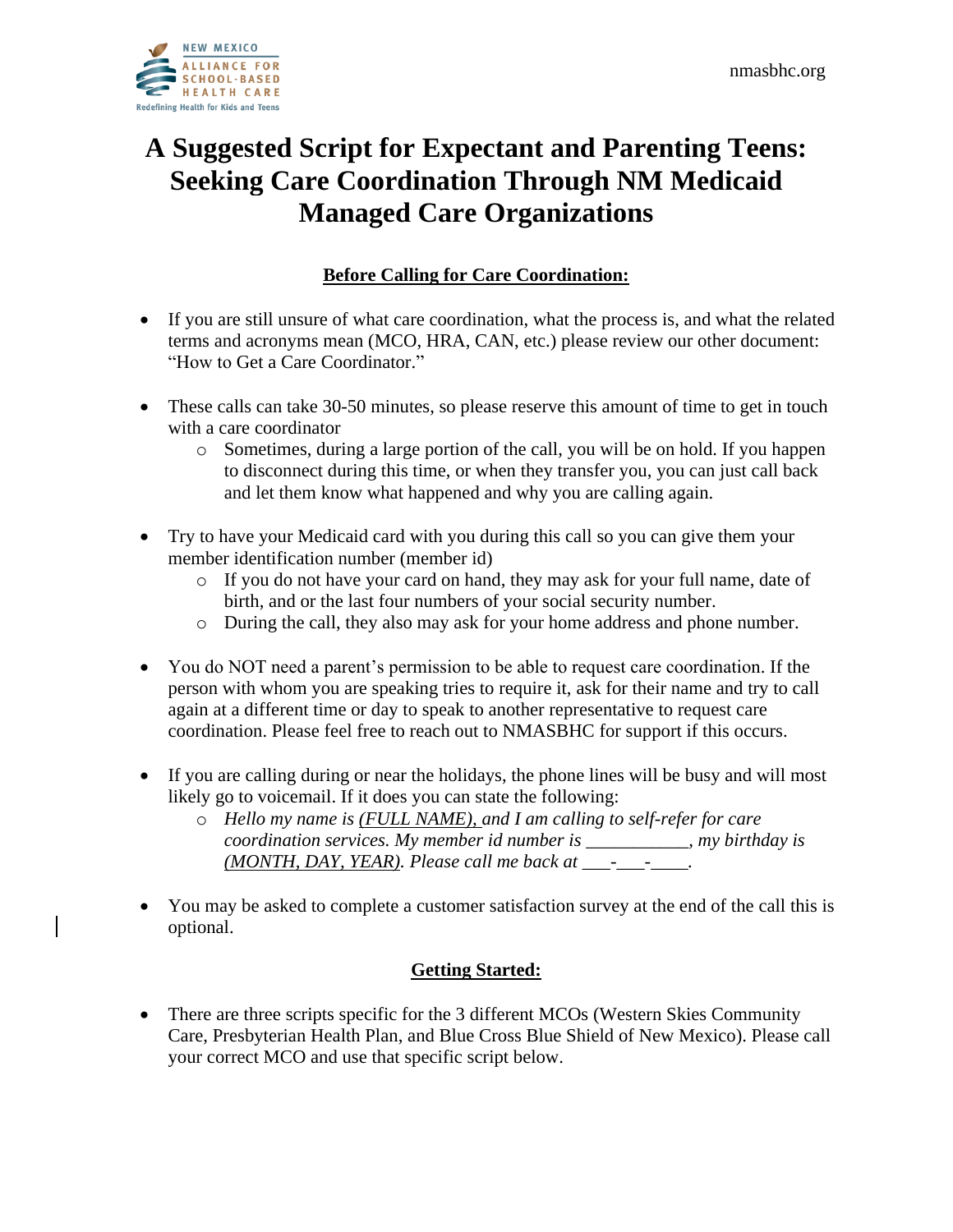

- Almost two dozen students have tested out the script, and the majority were easily able to get a care coordinator or community health worker. They all stated that it was way easier than expected and that the script helped with their anxiety on phone calls!
- If you have any questions, concerns, or issues with this script or would like support with this call, please contact NMASBHC (info@nmasbhc.org).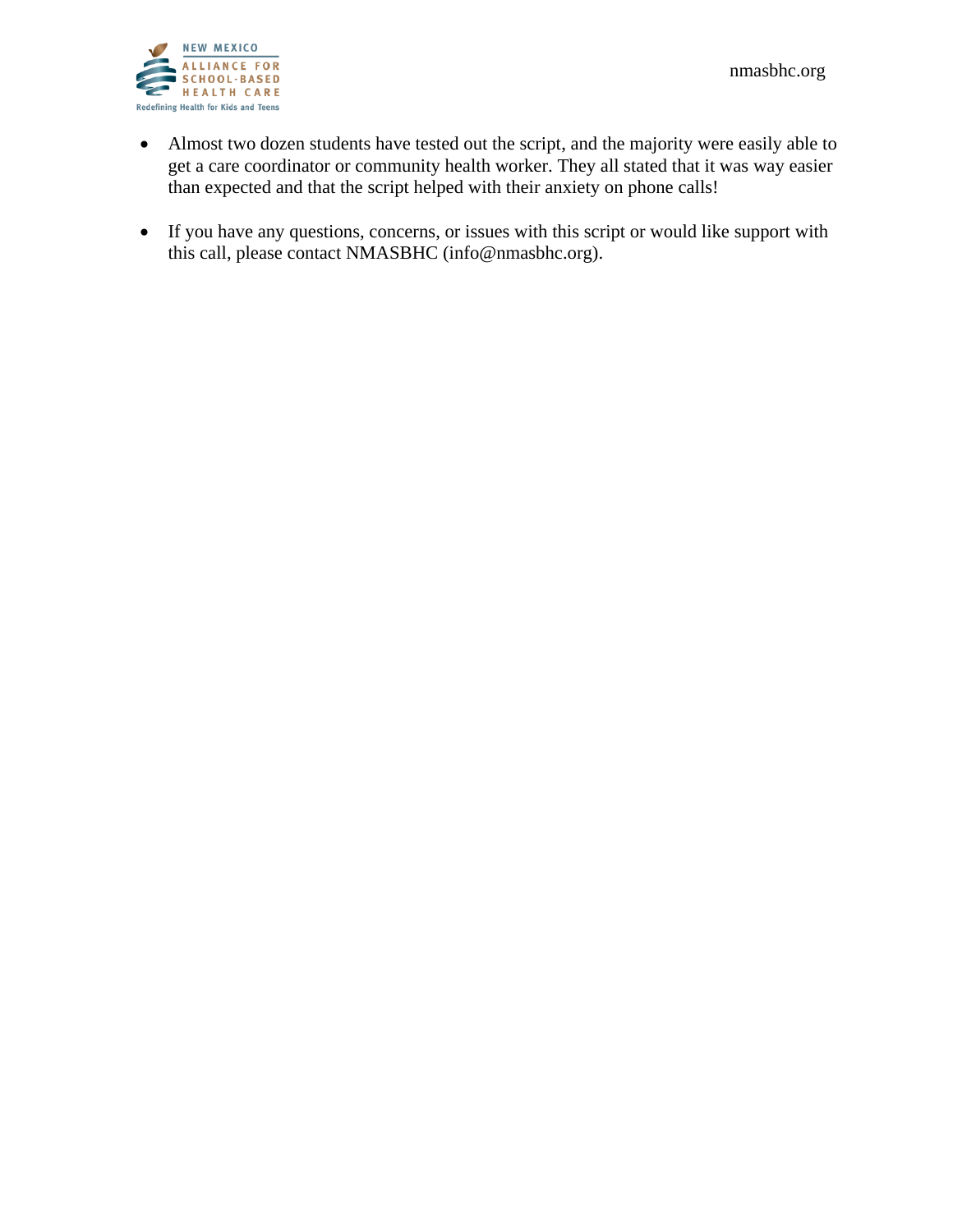

## **Western Skies Community Care**

For more information about or **to self-refer to Care Coordination** with Western Skies Community Care, you can call Member Services. The phone number is 1-844-543-8996, and you press 4 for care coordination. They will help you with the process below for getting a care coordinator:

\*Please try to reserve 20-30 minutes for this phone call to be assigned a care coordinator

\*Have your Medicaid number on hand; if not you cannot, instead provide your name, DOB and SS number.

*"Hello, I am a member of Western Skies Community Care and would like to receive care coordination services. I have had a change in my health condition (if pregnant) OR would like to self-refer for care coordination (if parenting) and would like to see what I need to do to begin receiving these member benefits."*

## **If they ask about the health condition or your main health concern:**

- **Currently Pregnant:** *"I am a pregnant teenager, and with my age I am considered to have a high-risk pregnancy"*
	- o High risk pregnancy is a term they look for when assigning care coordinators due to your age, so try not to worry about this term. If you have any questions or concerns about your pregnancy, please talk to your healthcare provider.
- **Parent:** *"I would like to be self-refer for care coordination. I am hoping to get assistance with*  $\ldots$  " This can be filled with any of the following:
	- o Making appointments: with a healthcare provider covered by my insurance
	- o Transportation: connect me with FREE transportation to and from myself (or my child's) appointments
	- o Health Education: Help me understand my (or your child's) health and connect me with any answers you have
	- o Mental Health Support Access: Connect me with resources and providers in my area covered by my insurance
	- o Finding Providers: for me or my child covered by my insurance
	- o Community Resources: connect me with resources such as food pantries, shelters, and program in my area to support my family's individual needs.
	- o Home Visiting: connect me with programs that provide extra support to parents that visit the home to listen, help in education/answer any questions, promote my child's development, and connect me with community resources
	- o Infant and Maternity Care: find resources/answer questions
	- o Understanding your health benefits: Medicaid has many benefits and resources to help your family, but knowing about them and how to access them can be difficult- a care coordinator can help with this.

#### **They will have you complete the notice of pregnancy over the phone:**

• This is mainly demographics and takes about 10 minutes.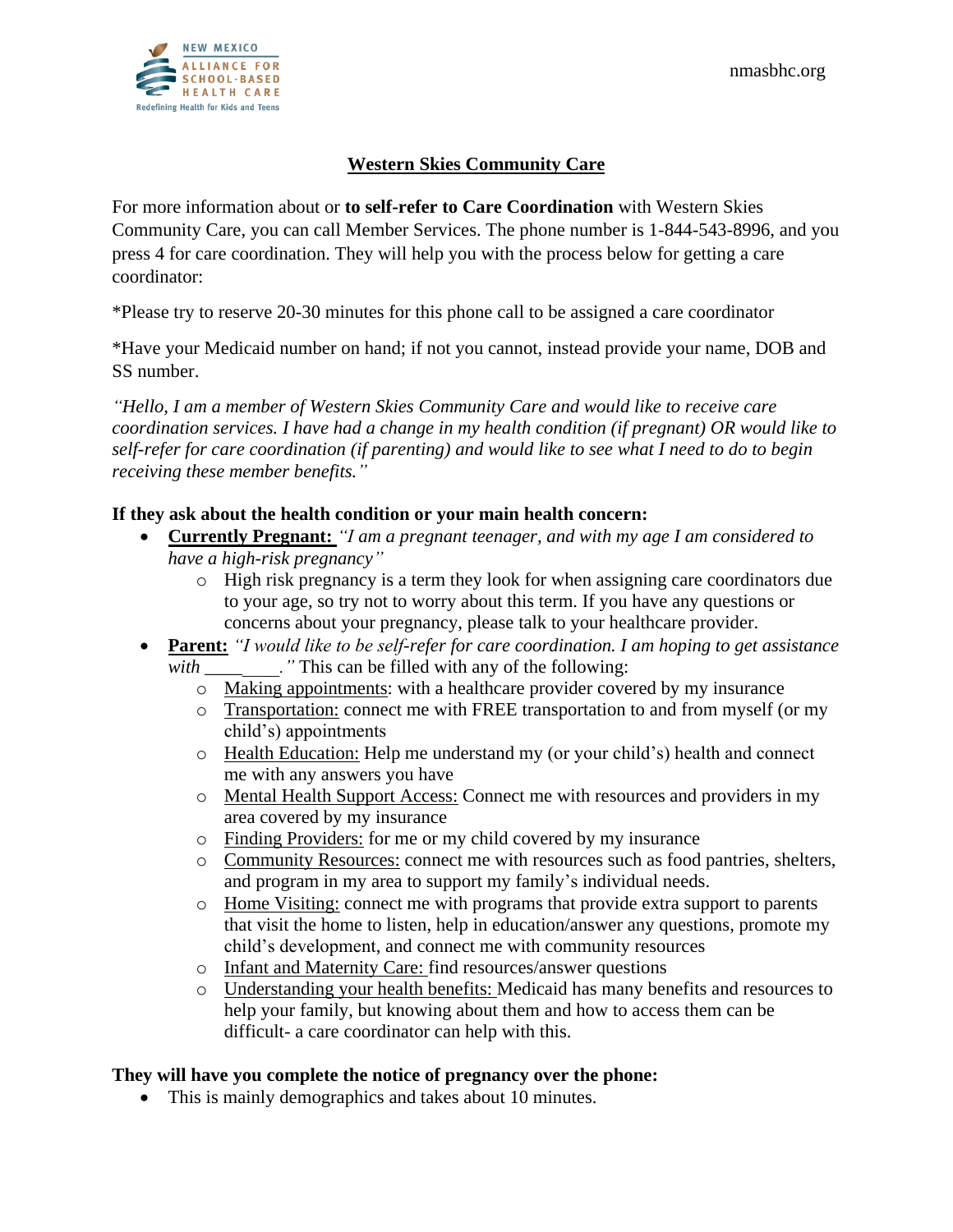

• You will be registered for their program: Start Smart for Your Baby and assigned a nurse care manager.

#### **They will have you complete a Health Risk Assessment over the phone- if you have time during this phone call. If not, one will be scheduled for a future date/time:**

- This helps them assess the level of care you will need with a care coordinator and takes 5-10 minutes.
- Remember that your main health concern is your high-risk pregnancy.
- You will be registered for Start Smart for Your Baby and assigned a nurse case manager.

## *"After referral, what should I expect next?....Thank you!"*

## **You should then qualify for a care coordinator!**

- Schedule a time with a care coordinator to complete a Comprehensive Needs Assessment; please schedule time for 2 hours.
- They may be conducted in the home, but if you prefer you can request to have it be telephonic, in their office, in a public facility that has private rooms (to discuss your health matters confidentially, like a public library room) or via zoom.

#### **They will have you complete a Comprehensive Needs Assessment (CNA) over the phone with your care coordinator:**

- A CNA will take place every 6 months to ensure you are doing well and help the coordinator assess what services you need.
- IF they ask you what services you are interested in, you can again consider: housing specialist, finding healthcare providers, appointment assistance, securing transportation, community resources (food, shelter programs), infant/maternity care, health education, understanding your benefits or health plan, tribal liaisons, SafeLink phones, and/or their peer-to-peer program.

#### **IF you already had a care coordinator:**

Ask how you can get connected with them- be sure to get their name, phone number and/or email, and times they work. You can now call them and ask them about the services you were wanting above!

#### **IF you are not assigned a care coordinator:**

- Please let them know what services you are interested in and how Western Skies can provide them through member services
- *"Although I was not able to get a care coordinator, I am still interested in some member services, like \_\_\_\_\_\_\_\_\_\_\_\_\_\_\_\_. Who can help me with these, and what number do I call?"* (use the list from the Parent section under main health concern)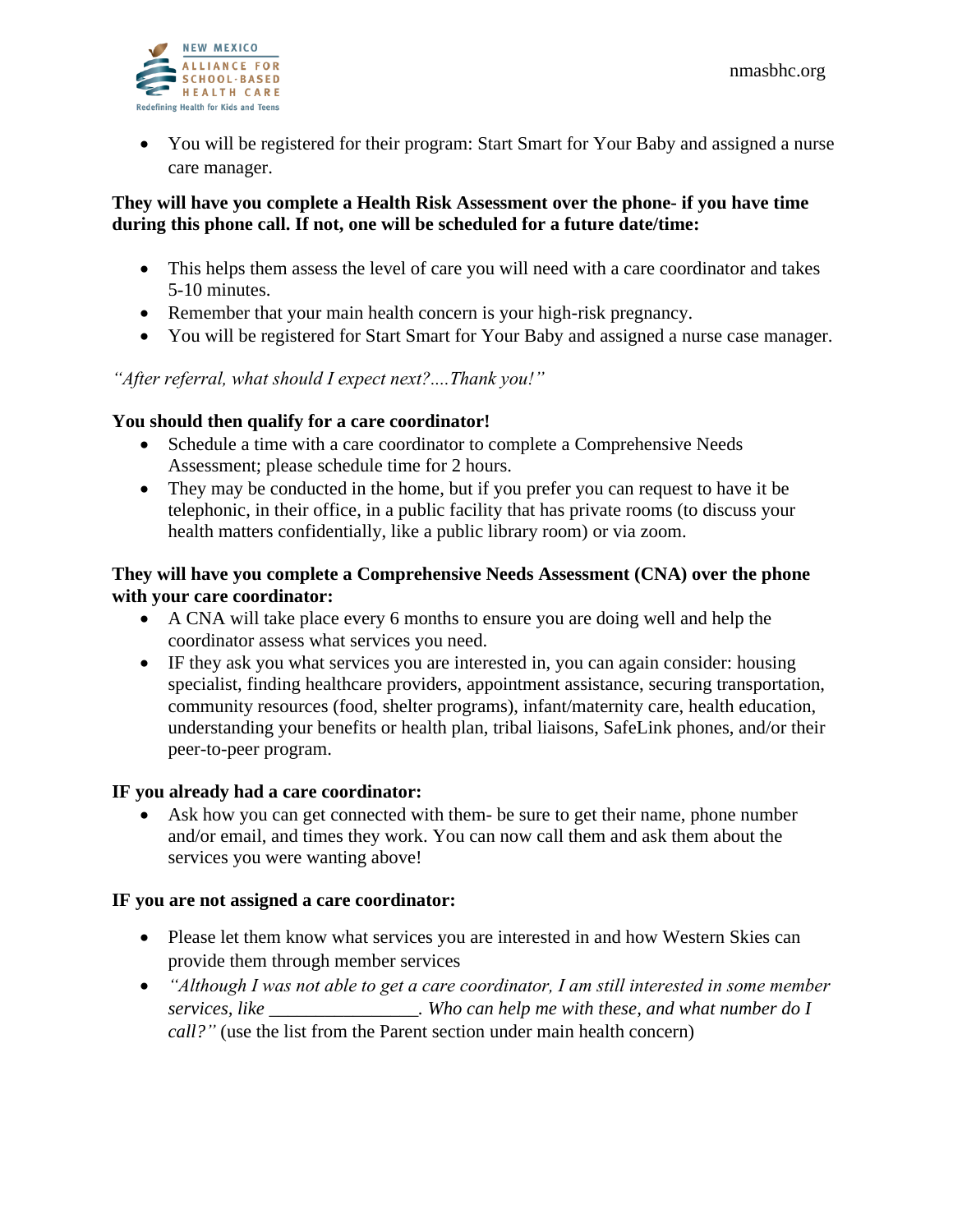

## **Presbyterian Health Plan**

**To request care coordination services** during normal business hours, call: (505) 923-8858 or toll-free at 1-866-672-1242. They will help you complete the steps below to be assigned a care coordinator.

\*Please try to reserve 30-50 minutes for each phone call assessment (HRA and CNA- 1 hour and 40 minutes total)

\*Have your Medicaid number on hand; if not you cannot, provide your name, DOB and SS number.

*"Hello, I am a member of Presbyterian Health Plan and would like to receive care coordination services. I have had a change in my health condition (if pregnant) OR would like to self-refer for care coordination (if parenting) and would like to see what I need to do to begin receiving these member benefits."*

## **If they ask about the health condition or your main health concern:**

- **Currently Pregnant:** *"I am a pregnant teenager, and with my age I am considered to have a high-risk pregnancy"*
	- o High risk pregnancy is a term they look for when assigning care coordinators due to your age, so try not to worry about this term. If you have any questions or concerns about your pregnancy, please talk to your healthcare provider.
- **Parent***: "I would like to be self-refer for care coordination. I am hoping to get assistance*  with  $\cdots$  " This can be filled with any of the following:
	- o Making appointments: with a healthcare provider covered by my insurance
	- o Transportation: connect me with FREE transportation to and from myself (or my child's) appointments
	- o Health Education: Help me understand my (or your child's) health and connect me with any answers you have
	- o Mental Health Support Access: Connect me with resources and providers in my area covered by my insurance
	- o Finding Providers: for me or my child covered by my insurance
	- o Community Resources: connect me with resources such as food pantries, shelters, and program in my area to support my family's individual needs.
	- o Home Visiting: connect me with programs that provide extra support to parents that visit the home to listen, help in education/answer any questions, promote my child's development, and connect me with community resources
	- o Infant and Maternity Care: find resources/answer questions
	- o Understanding your health benefits: Medicaid has many benefits and resources to help your family, but knowing about them and how to access them can be difficult- a care coordinator can help with this.

#### **They will have you complete a Health Risk Assessment over the phone-**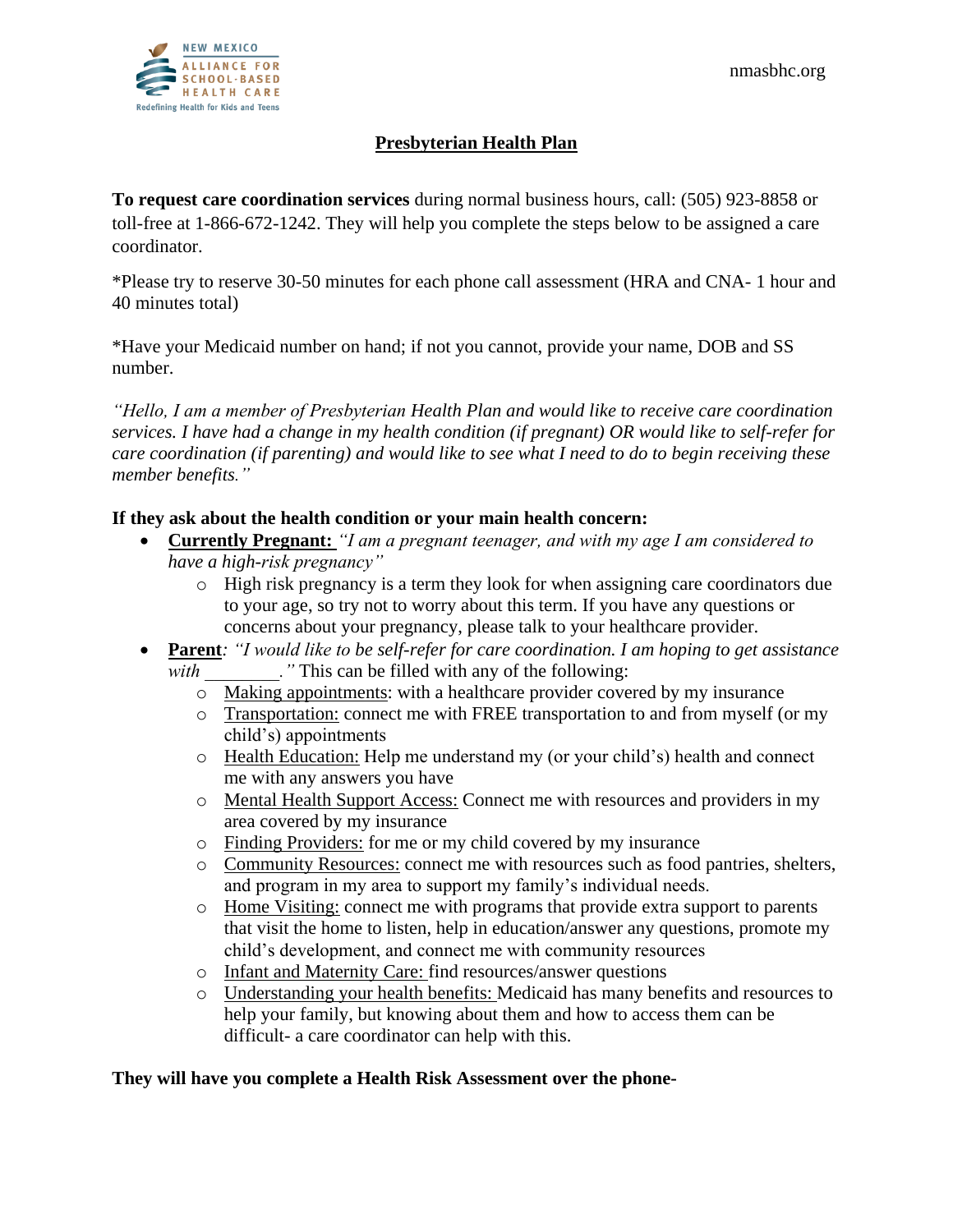

- This helps them assess the level of care you will need with a care coordinator and takes 30-45 minutes.
- Remember that your main health concern is your high-risk pregnancy or to help coordinate your health care.
- You will be enrolled in their Presbyterian Centennial Care Baby Benefits, a rewards program for getting your pregnancy care.

## *"After referral, what should I expect next?....Thank you!"*

#### **You should then qualify for a care coordinator!**

- In 3-5 business days you will receive a phone call from your care coordinator
- Schedule a time with a care coordinator to complete a Comprehensive Needs Assessment, please schedule time for 50 minutes
- They may be conducted in the home, but if you prefer you can request to have it telephonic or via zoom

## **They will have you complete a Health Risk Assessment over the phone with your care coordinator:**

- A CNA will take place every 6 months to ensure you are doing well and help the coordinator assess what services you need.
- IF they ask you what services you are interested in, you can again consider: finding healthcare providers for you or your child, appointment assistance, securing transportation, infant/maternity care, health education, home visiting and/or understanding your benefits or health plan.

#### **IF you already had a care coordinator:**

Ask how you can get connected with them- be sure to get their name, phone number and/or email, and times they work. You can now call them and ask them about the services you need!

#### **IF you are not assigned a care coordinator, consider community health workers (CHWs).**

- This is most likely because your HRA showed that you are very healthy and unlikely to need the level of support a care coordinator provides.
- These individuals are members of the community who are connected to resources and programs to help you get the services that you need to stay healthy. CHWs are a support to help you navigate the healthcare system, link you to community services, and provide health coaching and advocacy. Call Presbyterian Customer Service: English and Spanish: (505) 923-5200 or 1-888-977-2333 for more information.
- *"Hello, I am a member of Presbyterian community care and would like to be connected with a community health worker. I am a pregnant/parenting teenager and would like to see what I need to do to begin receiving these member benefits. I was not able to get a care coordinator, but I am still interested in member services, like* (use the list from the CNA section)
- **IF not,** "*Who can help me with these services, then and what number do I call"?*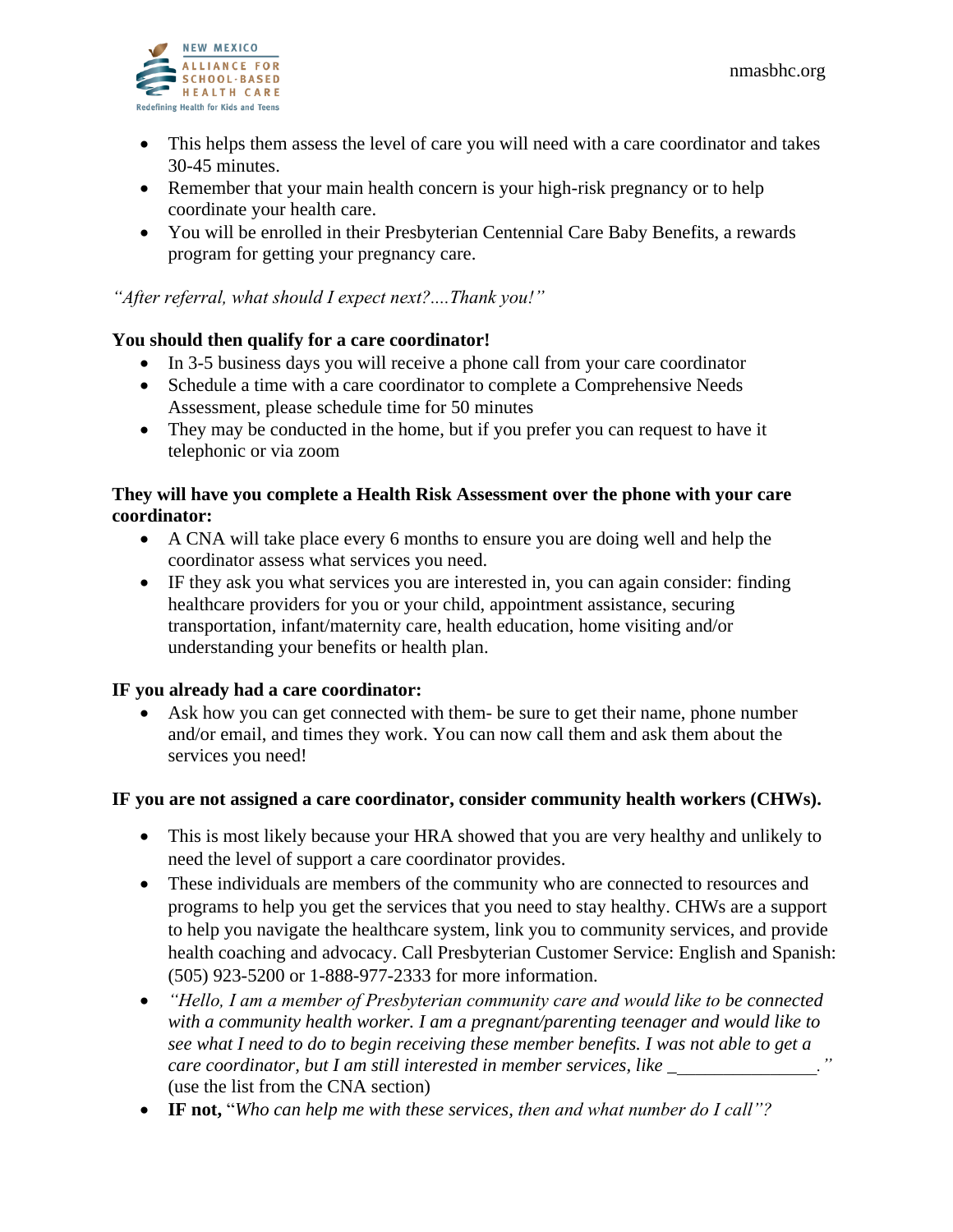## **Blue Cross Blue Shield of New Mexico**

Blue Cross Blue Shield of New Mexico (BCBSNM) offers care coordination to help you better manage your health condition(s). Care coordination is voluntary and available to you at no extra cost. For more information, here is this flier: https://bit.ly/BCBSNMCC

To learn more about care coordination, or to request a care coordinator, please call 877-232-5518  $\Rightarrow$  press 3  $\Rightarrow$  press 2  $\Rightarrow$  ask for care coordination

\*Please try to reserve 20-30 minutes for this phone call

\*Have your Medicaid number on hand; if you cannot, you can provide your name, DOB and SS number.

*"Hello, I am a member of Blue Cross Blue Shield and would like to receive care coordination services. I have had a change in my health condition (or would like to self-refer for care coordination) and would like to see what I need to do to begin receiving these member benefits."*

## **If they ask about the health condition or your main health concern:**

- **Currently Pregnant:** *"I am a pregnant teenager, and with my age I am considered to have a high-risk pregnancy"*
	- o High risk pregnancy is a term they look for when assigning care coordinators due to your age, so try not to worry about this term. If you have any questions or concerns about your pregnancy, please talk to your healthcare provider.
- **Parent***: "I would like to be self-refer for care coordination. With this I am hoping to get assistance with \_\_\_\_\_\_\_\_."* This can be filled with any of the following:
	- o Making appointments: with a healthcare provider covered by my insurance
	- o Transportation: connect me with FREE transportation to and from myself (or my child's) appointments
	- o Health Education: Help me understand my (or your child's) health and connect me with any answers you have
	- o Mental Health Support Access: Connect me with resources and providers in my area covered by my insurance
	- o Finding Providers: for me or my child covered by my insurance
	- o Community Resources: connect me with resources such as food pantries, shelters, and program in my area to support my family's individual needs.
	- o Home Visiting: connect me with programs that provide extra support to parents that visit the home to listen, help in education/answer any questions, promote my child's development, and connect me with community resources
	- o Infant and Maternity Care: find resources/answer questions
	- o Understanding your health benefits: Medicaid has many benefits and resources to help your family, but knowing about them and how to access them can be difficult- a care coordinator can help with this.

**They will have you complete a Health Risk Assessment over the phone- if you have time during this phone call. If not, one will be scheduled for a different date/time:**